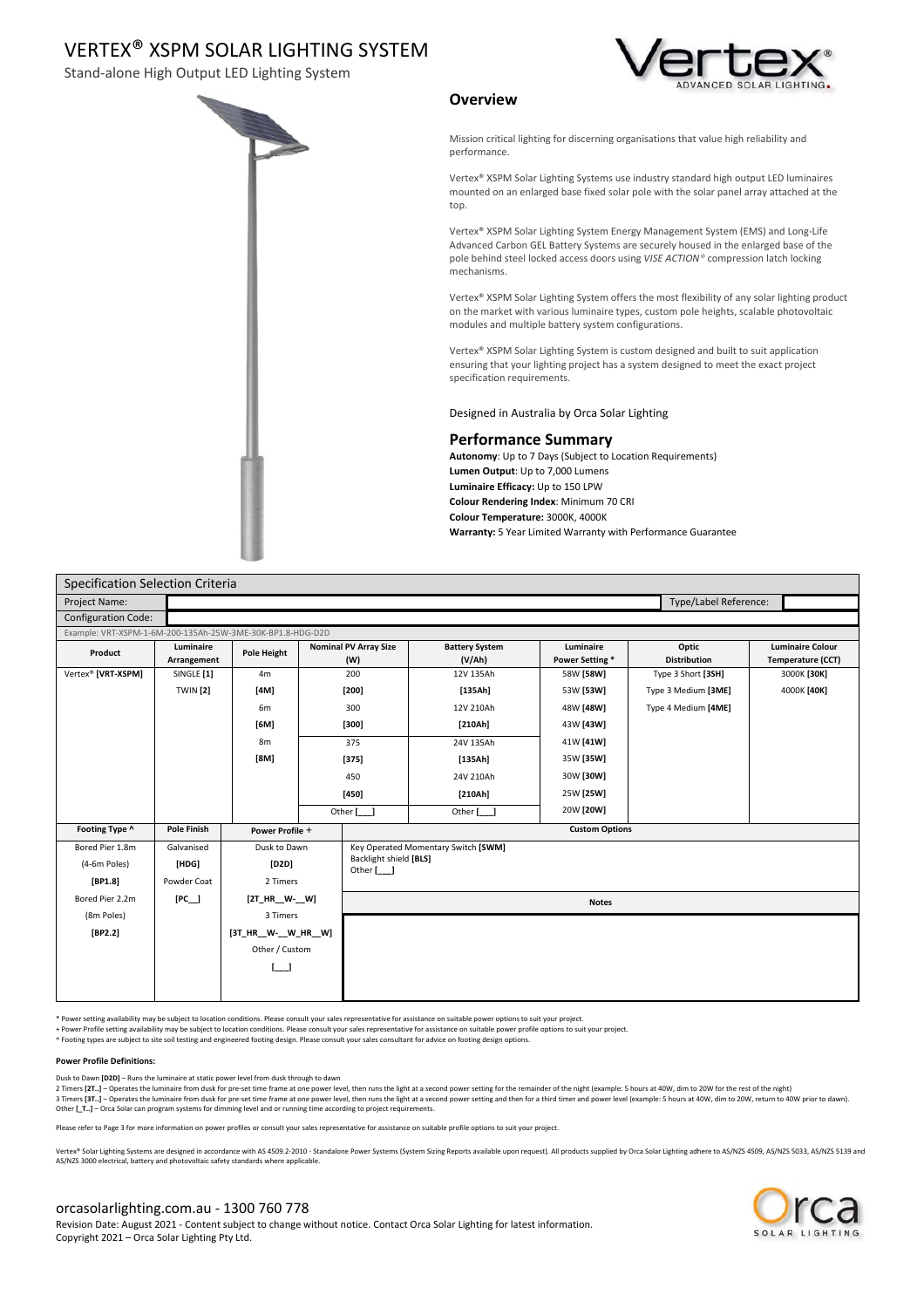Stand-alone High Output LED Lighting System

| RECOMMENDED CREE® OUTDOOR LUMINAIRE LUMEN MAINTENANCE FACTORS (LMF) |           |                       |                        |                       |                         |  |
|---------------------------------------------------------------------|-----------|-----------------------|------------------------|-----------------------|-------------------------|--|
| Ambient                                                             | Init. LMF | $25k$ hr <sup>2</sup> | 50 $k$ hr <sup>2</sup> | $75k$ hr <sup>3</sup> | 100 $k$ hr <sup>3</sup> |  |
| $15^{\circ}$ C                                                      | 1.02      | 0.98                  | 0.95                   | 0.91                  | 0.88                    |  |
| $20^{\circ}$ C.                                                     | 1.00      | 0.96                  | 0.93                   | 0.89                  | 0.86                    |  |
| 40°C                                                                | 0.98      | 0.94                  | 0.89                   | 0.84                  | 0.80                    |  |

Lumen maintenance values at 25˚C are calculated per TM-21 based on LM-80 data and in-situ luminaire testing. <sup>2</sup> in accordance with IESNA TM-21-11, Projected Values represent interpolated value based on time durations<br>that are within six times (6X) the IESNA LM-80-08 total test duration (in hours) for the device under testing<br>(DU

#### **Performance Summary**

NanoOptic® Precision Delivery Grid™ Optics

**Efficacy:** Up to 155Lm/W

**Initial Colour Consistency:** 4 MacAdam Steps





XSPME023SHA40K Mounting Height: 6m

Test Report #: PL112371-012









#### **CONSTRUCTION AND MATERIALS**

Die cast, low copper <0,1%, aluminium alloy housing for long weathering and reliability.

Luminaire is designed to mount directly to 76mm or 60mm outer dimension tenons or poles and can be tilted +/- 20°, in steps of 5° and mounts to 60mm OD tenons.

Exclusive Colourfast DeltaGuard® finish features an E-Coat epoxy primer with an ultra-durable powder topcoat, providing excellent resistance to corrosion, ultraviolet degradation, and abrasion.

#### **FEATURES**

- **Lumen output:** 4000 7,000lm
- **Efficacy:** Up to 150lm/W
- **CCT:** 3000K, 4000K
- **CRI:** 70 CRI
- **Initial Colour Consistency:** 4 MacAdam steps
- **Lifetime:** L90B10 up to 140,000 hrs Ta=25°C
	- (According to IEC/ EN 62717 and IESNA TM-21) Calculated LM80 Report at 22,000 hours.
- **Operative temperature:** -40°C up to +50°C
- **Ingress protection rating:** IP66 per IEC 60529 • **Impact resistance rating:** IK08
- 

### orcasolarlighting.com.au - 1300 760 778

Revision Date: August 2021 - Content subject to change without notice. Contact Orca Solar Lighting for latest information. Copyright 2021 – Orca Solar Lighting Pty Ltd.



# $CREE \div LIGHTING$

### **XSP High Output Series LED Luminaire**



Designed from the ground up as a totally optimized LED street lighting system, XSPM maintains the familiar look of the traditional cobra-head design and delivers substantial energy savings while reducing maintenance time and costs.

Equipped with NanoOptic® Precision Delivery Grid™ optics, XSPM achieves better optical control than traditional street lighting fixtures and efficiently delivers white uniform light for safer-feeling communities.

The luminaire is designed to mount directly to 76mm or 60mm outer dimension tenons or poles with a specific spigot (adjustable arm).

**Applications:** Roadways, Parking Lots, Walkways and General Area Spaces.

### **3SH TYPE III SHORT DISTRIBUTION**

| Input Power | 3000K                | 4000K |                      |  |
|-------------|----------------------|-------|----------------------|--|
| (Watts)     | Nominal Lumen Output |       | Nominal Lumen Output |  |
| 58          | 6,341                |       | 6,676                |  |
| 53          | 5,922                |       | 6,234                |  |
| 48          | 5,503                |       | 5,793                |  |
| 43          | 4,980                |       | 5,242                |  |
| 41          | 4,768                |       | 5,019                |  |
| 35          | 4,186                |       | 4,407                |  |
| 30          | 3,596                |       | 3,785                |  |
| 25          | 2,976                |       | 3,134                |  |
| 20          | 2,382                |       | 2,508                |  |

Initial delivered lumens at 25˚C (77˚F). Actual production yield may vary between -10 and +10% of initial delivered lumens

### **3ME TYPE III MEDIUM DISTRIBUTION**

| <b>Input Power</b>                                                                                                            | 3000K                | 4000K                |  |
|-------------------------------------------------------------------------------------------------------------------------------|----------------------|----------------------|--|
| (Watts)                                                                                                                       | Nominal Lumen Output | Nominal Lumen Output |  |
| 58                                                                                                                            | 6,560                | 6,906                |  |
| 53                                                                                                                            | 6,126                | 6,449                |  |
| 48                                                                                                                            | 5,693                | 5,993                |  |
| 43                                                                                                                            | 5,152                | 5,423                |  |
| 41                                                                                                                            | 4,932                | 5,192                |  |
| 35                                                                                                                            | 4,330                | 4,559                |  |
| 30                                                                                                                            | 3,720                | 3,916                |  |
| 25                                                                                                                            | 3,079                | 3,242                |  |
| 20                                                                                                                            | 2,464                | 2,594                |  |
| taisial dalingaad huggaa ee 90°C (77°C). Aaknal gaadhastaa nigdd gaannaan kasmaag. 40 aad +400/ af isistal dalingaad huggaa e |                      |                      |  |

Initial delivered lumens at 25˚C (77˚F). Actual production yield may vary between -10 and +10% of initial delivered lumens

### **4ME TYPE IV MEDIUM DISTRIBUTION**

| Input Power | 3000K                | 4000K                |  |
|-------------|----------------------|----------------------|--|
| (Watts)     | Nominal Lumen Output | Nominal Lumen Output |  |
| 58          | 6,628                | 6,977                |  |
| 53          | 6,189                | 6,515                |  |
| 48          | 5,752                | 6,055                |  |
| 43          | 5,205                | 5,479                |  |
| 41          | 4,983                | 5,246                |  |
| 35          | 4,375                | 4,606                |  |
| 30          | 3,758                | 3,956                |  |
| 25          | 3,111                | 3,275                |  |
| 20          | 2,490                | 2,621                |  |

Initial delivered lumens at 25˚C (77˚F). Actual production yield may vary between -10 and +10% of initial delivered lumens

| WEIGHT AND MAXIMUM WIND AREA |                               |  |  |  |  |
|------------------------------|-------------------------------|--|--|--|--|
| Weight:                      | Lateral Surface Wind Exposed: |  |  |  |  |
| 7kg                          | 0.08m <sup>2</sup>            |  |  |  |  |





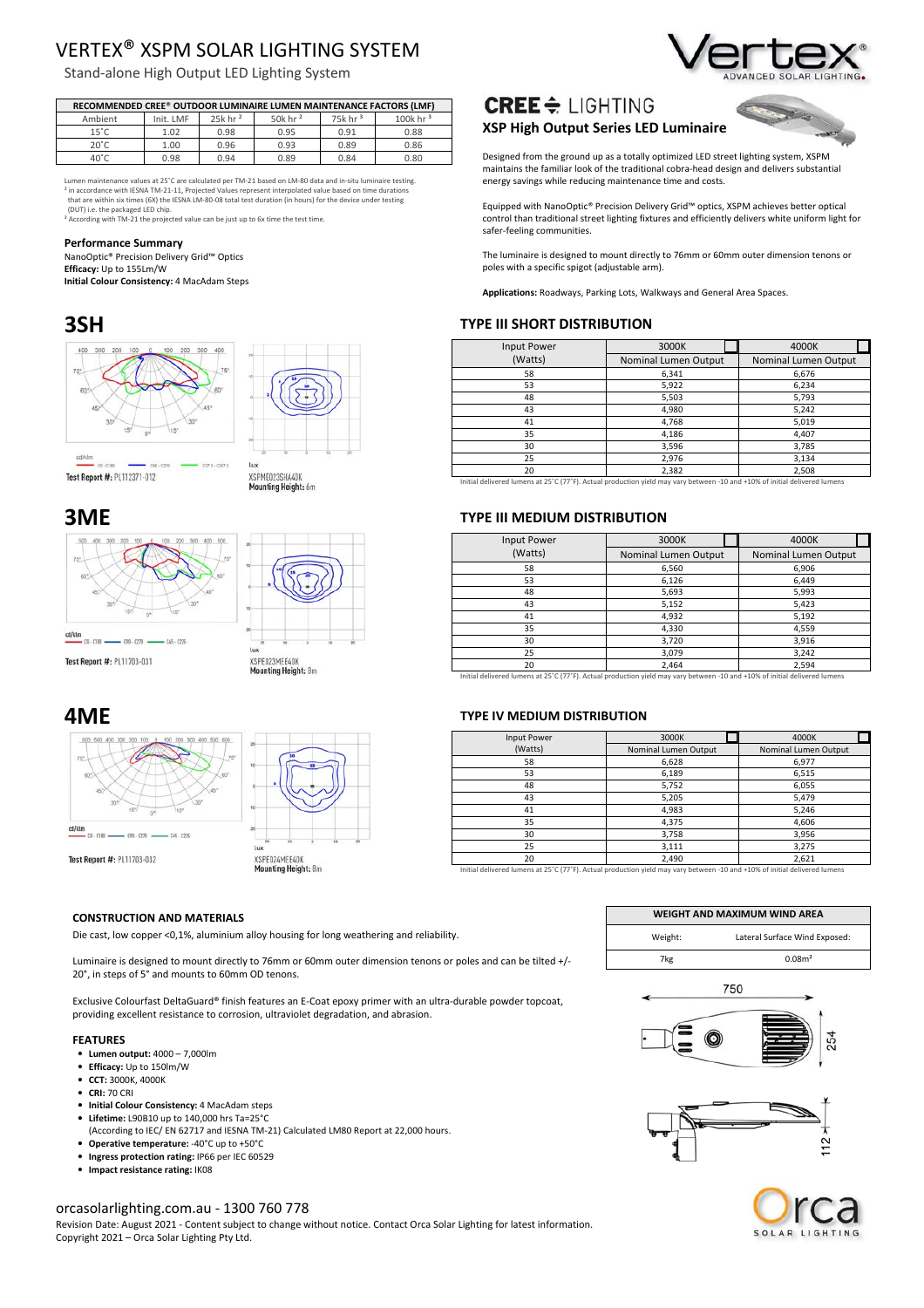Stand-alone High Output LED Lighting System

## Form and Function

### **Optimising Solar Collection**

Vertex® XSPM Solar Lighting Systems feature pole-top mounted photovoltaic modules to enable full flexibility of orientation and tilt angle adjustment ensuring that regardless of which way the luminaire is aimed, solar collection will be optimal.

The full 360° orientation and 0-60° locking tilt adjustment allows the photovoltaic module to collect the optimal amount of energy with the photovoltaic facing North and tilted to the appropriate angle to suit the install location relative to the suns tracking path.

Vertex® XSPM Solar Lighting Systems photovoltaic modules are scaled sufficiently to match power load, site location conditions and minimum autonomy requirements.

Vertex® XSPM Solar Lighting Systems photovoltaic modules are supplied with 10 years warranty and a 25 year performance guarantee to a minimum 80% efficiency.





### **Power Profiles**

Vertex® XSPM Solar Lighting Systems features advanced timer and power profiling capabilities which enable the user to set power profile modes and timers to best suit the application.

Power profiles offer the ability to control the lighting so that high light levels can be applied when needed and reduced low light levels when not needed.

This functionality assists with offering higher light output settings to meet standards requirements while assisting to reduce light pollution and meet obtrusive light limitations during curfew hours (AS/NZS 4282). Power profiles can also assist in meeting International Dark Sky Association recommendations by reducing unwanted light in ecological effected areas.











21-Davs

### **Autonomy** (Battery Backup)

Vertex® XSPM Solar Lighting Systems are custom designed utilising NASA solar radiation and weather pattern data for the specified location to ensure year-round performance.

Vertex® XSPM Solar Lighting Systems are designed in accordance with the methodologies of AS/NZS 4509.2-2010 to ensure the photovoltaic module is adequately sized and the discharge continuity of the battery system is balanced year-round.

This process ensures extended life of the premium battery systems used in Vertex® XSPM Solar Lighting System.

Site based calculation reports can be supplied upon request to verify solar and battery system sufficiency.





\*Example for illustrative purposes only – Autonomy calculations are subject to location conditions.



 $30 - \text{Davs}$ 





**PV Tilt Angle:**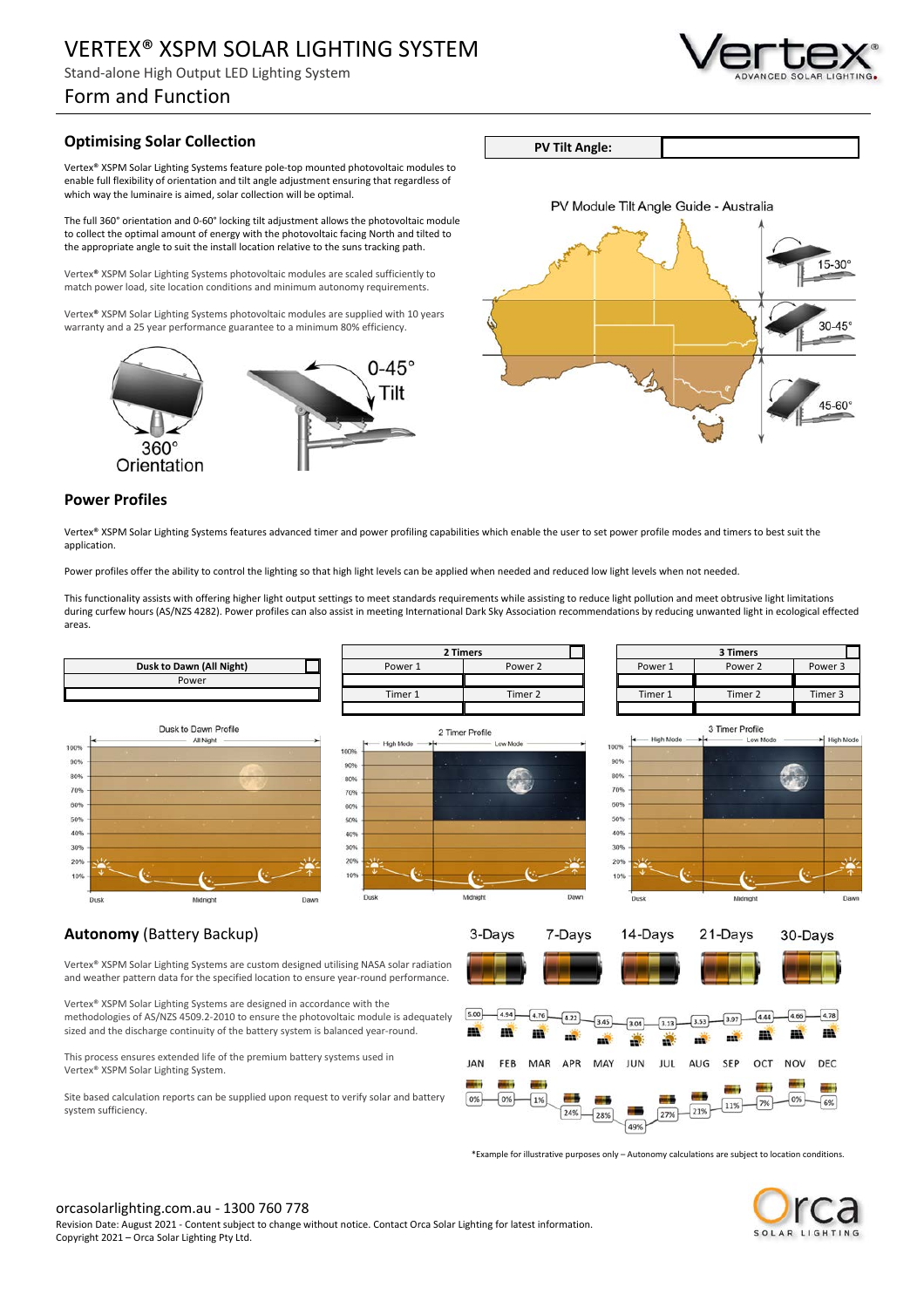Stand-alone High Output LED Lighting System

### Energy Management

#### **Premium Solar Cycling Battery Systems**

Vertex® XSPM Solar Lighting System utilises premium long life SunGEL Ultra batteries specifically designed for solar cycling applications with Advanced Carbon and Catalyst technologies.

Vertex® XSPM Solar Lighting System battery systems are sized and quantified specific to location conditions and autonomy requirements in accordance with AS 4509.2 and AS/NZS 5139.

SunGEL Ultra batteries are Designed in Australia and manufactured with high quality components to suit harsh conditions and can operate in -20 - +55°C operating temperatures.

SunGEL Battery systems have a 20 Year design life under 25°C operating temperature conditions and are supplied with an initial 5 Year limited replacement warranty and an additional 5 Year replacement Pro-Rate warranty (Subject to terms and conditions - available upon request).

Cycle Life Cycle Life 12V/24V 210Ah Battery Systems 12V/24V 135Ah Battery Systems 1200 16000 14000 € 1000 1200 10000  $200$ coon  $6000$  $1000$ 4000 2000  $10$  $30$ 80  $90$  $10^{-1}$  $20$ 30 80  $\circ$ 100 20 100 Depth of Discharge % Depth of Discharge %

### **Energy Management Systems:**

#### **Solar Charge Controller**

High Efficiency, Advanced MPPT (maximum power point tracking) with short circuit and over current protection. Minimum efficiency of 99.5% and automatic limit function of maximum photovoltaic input power, ensuring no overload under any circumstance.

#### **LED Driver and Drive Controller**

Wide input voltage and high precision constant current control with linear PWM duty cycle dimming control. Minimum 92% efficiency under -40-65° ambient conditions Four function drive control with pre-set dimming level and timeframe programming including autonomous power adjustment synced to battery voltage and ambient temperature conditions.

#### **DC Rated Switchgear and Mounting Panel:**

Miniature Circuit Breaker (MCB) DIN Rail mounted safety switches fitted to a fire-retardant mounting panel. Vertex® Energy Management Systems are designed and assembled in Australia conforming to all relevant Australian standards including AS/NZS 3000 Wiring Rules, AS/NZS 5033 PV Array Installation and Safety Standards, AS/NZ 5139 Safety of Battery Systems, and AS/NZS 4509.2-2010 standalone power systems design standards.

Vertex® XSPM Solar Lighting System Energy Management Systems and their components are supplied pre-assembled and preconfigured with a 5 Year limited warranty.

### **Vertex**® **Enlarged Base Solar Light Poles:**

Vertex® XSPM Solar Lighting Systems use custom designed HDG steel enlarged base solar poles. The enlarged base section of the pole securely houses the Vertex® Energy Management System and battery systems using Southco*® VISE ACTION®* stainless steel security locks on all access doors.

The enlarged base section is designed to ensure sufficient ventilation to the batteries and Energy Management System components. Having the battery and Energy Management System located in the base of the pole makes installation, maintenance, and component replacement quick and easy.

Vertex® XSPM Solar Lighting System HDG steel enlarged base solar poles and foundation cages are designed in accordance with AS/NZS 4100, AS/NZS 3679, AS/NZS 1163 and AS/NZS 1154.

Battery systems are safely and securely placed on weight rated shelves above the Vertex® Energy Management System which is fixed to a purpose-built mounting bracket positioned for easy access during installation and maintenance.

Vertex® XSPM Solar Lighting System HDG steel enlarged base solar poles are supplied with a 10 Year warranty (powder coat finish warranties vary depending on site conditions, consult Orca Solar Lighting for clarification).



*VISE ACTION®* Compression Latches by Southco*®*





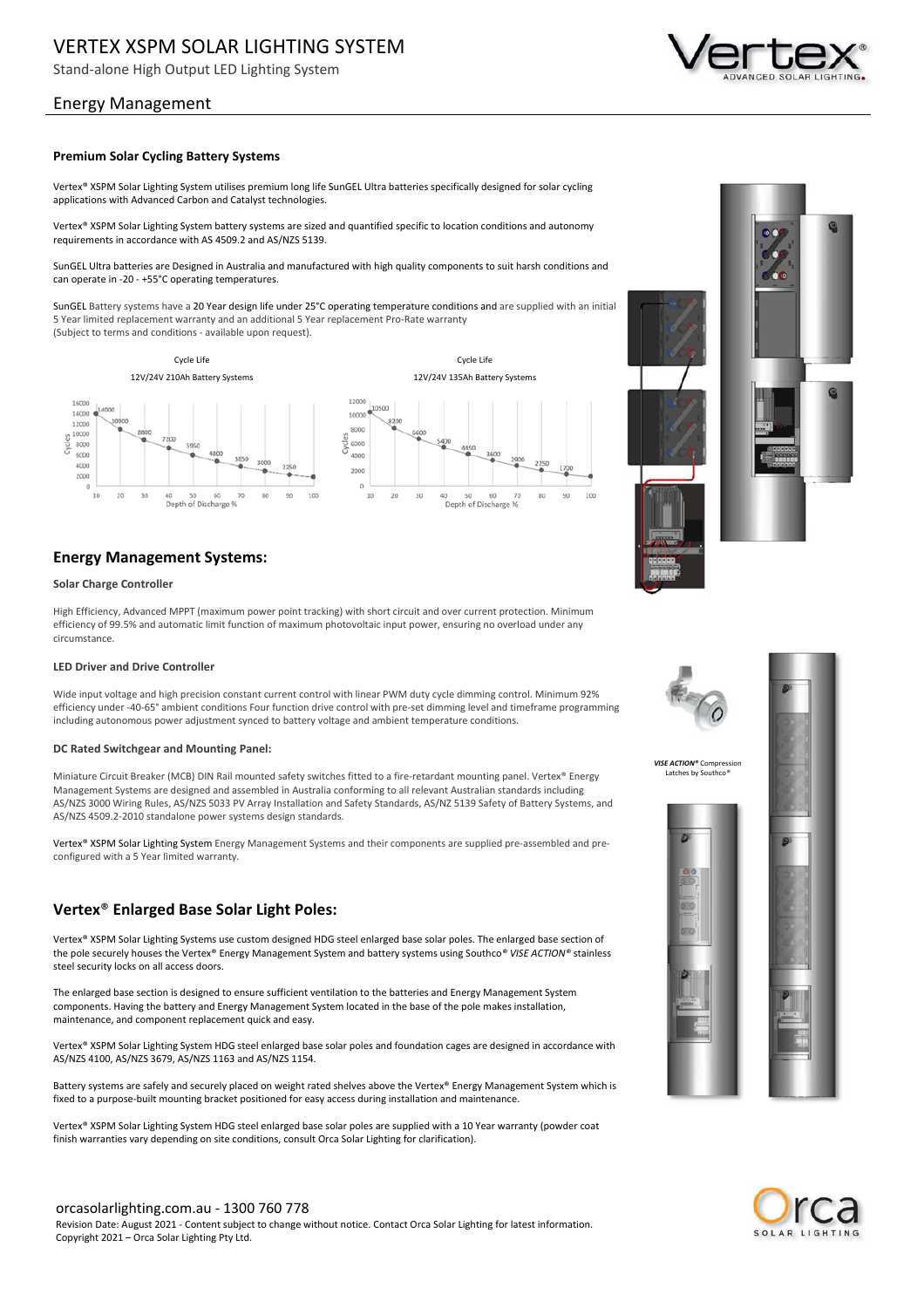Stand-alone High Output LED Lighting System

# Configuration Options





NOTE: Additional configuration options may be available, subject to project location and engineering.

orcasolarlighting.com.au - 1300 760 778 Revision Date: August 2021 - Content subject to change without notice. Contact Orca Solar Lighting for latest information. Copyright 2021 – Orca Solar Lighting Pty Ltd.

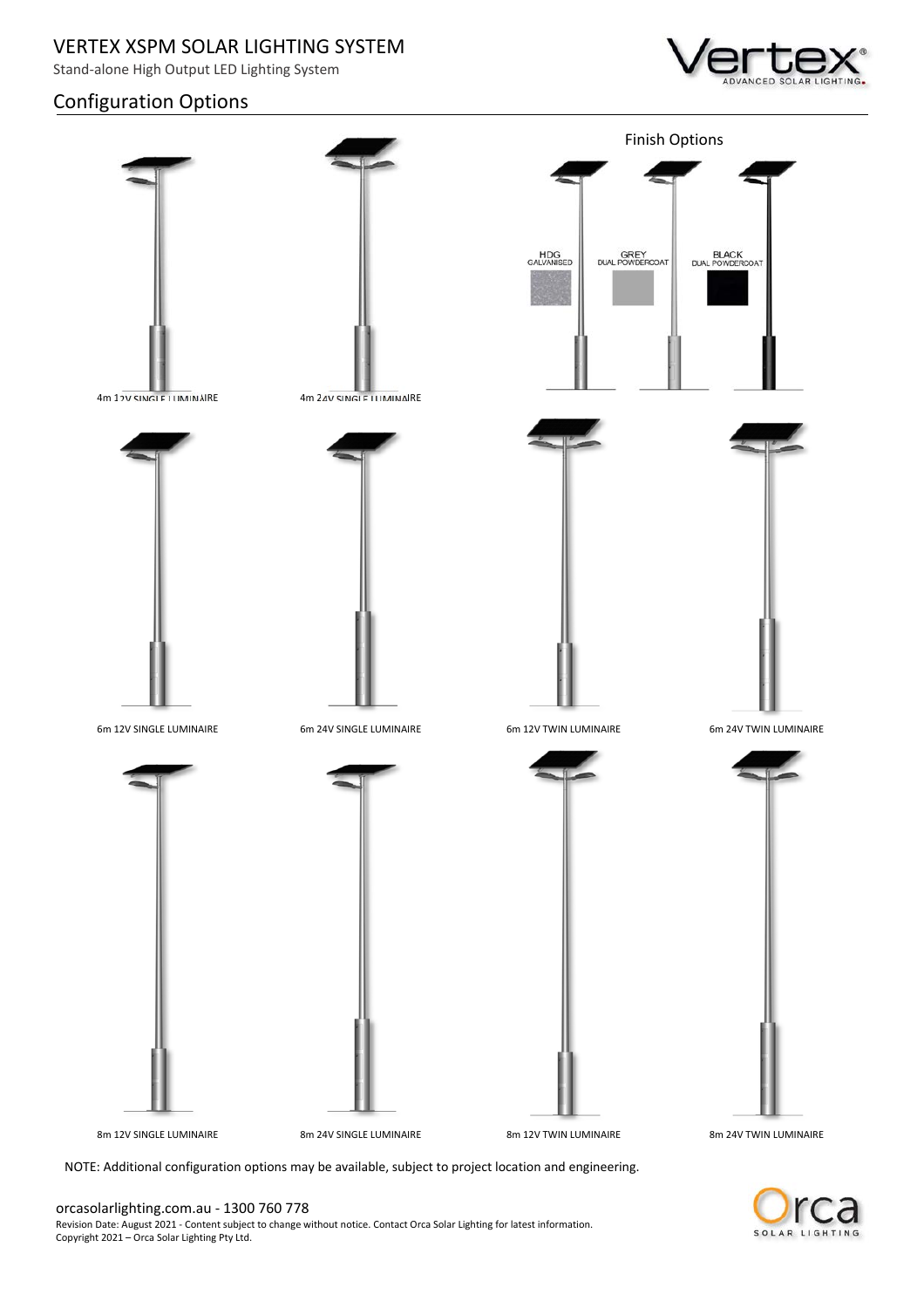Stand-alone High Output LED Lighting System



# Electrical and Mechanical Specifications

| Luminaire (Cree XSPM LED Package)                                                   |                                                                                                                                  |                                                             |                                                                                                   |                             |  |  |  |
|-------------------------------------------------------------------------------------|----------------------------------------------------------------------------------------------------------------------------------|-------------------------------------------------------------|---------------------------------------------------------------------------------------------------|-----------------------------|--|--|--|
| LED Type                                                                            |                                                                                                                                  | Cree® XLamp® MD-A                                           |                                                                                                   |                             |  |  |  |
| <b>LED Current</b>                                                                  | 1,500mA (Maximum)                                                                                                                |                                                             | 225mA (Minimum)                                                                                   |                             |  |  |  |
| <b>LED Power</b>                                                                    | 58W (Maximum)                                                                                                                    |                                                             | 9W (Minimum)                                                                                      |                             |  |  |  |
| LED Lifespan                                                                        | L90B10 > 140,000hrs at 25°C T <sup>a</sup> (TM-21-2011 @ 22,000 Hrs on LM80 report)                                              |                                                             |                                                                                                   |                             |  |  |  |
|                                                                                     | <b>Maximum Power Setting</b>                                                                                                     |                                                             |                                                                                                   |                             |  |  |  |
| Lumen Output Range                                                                  |                                                                                                                                  |                                                             | Minimum Power Setting<br>1,113 (4000K)                                                            |                             |  |  |  |
|                                                                                     | 6,628 (3000K)                                                                                                                    | 6,977 (4000K)                                               | 1,051 (3000K)                                                                                     |                             |  |  |  |
| Correlated Colour Temp. (CCT)                                                       |                                                                                                                                  | 3000K / 4000K                                               |                                                                                                   |                             |  |  |  |
| Colour Rendering Index (CRI)                                                        | 70+ CRI                                                                                                                          |                                                             |                                                                                                   |                             |  |  |  |
| Optics / Distribution Type                                                          | Type 3 Short, Type 3 Medium or Type 4 Medium (IESNA)                                                                             |                                                             |                                                                                                   |                             |  |  |  |
| <b>Optical Material</b>                                                             | Optical Grade Acrylic PMMA                                                                                                       |                                                             |                                                                                                   |                             |  |  |  |
| <b>Operating Temperature Range</b>                                                  |                                                                                                                                  | -40°C to +50°C                                              |                                                                                                   |                             |  |  |  |
| <b>Standards Compliance and Testing</b>                                             | Luminaire Body: AS 1874 (Aluminium) - ISO 12944-5:2007 (Paint Finishes) and ISO 9227 (Corrosion), IEC 60529 (Ingress Protection) |                                                             |                                                                                                   |                             |  |  |  |
|                                                                                     | LM80-08-2008, IES TM-21-2011 & IEC/EN62717, NATA ISO/IEC 17025 (Photometric).                                                    |                                                             |                                                                                                   |                             |  |  |  |
|                                                                                     |                                                                                                                                  |                                                             |                                                                                                   |                             |  |  |  |
| Photovoltaic / Solar Engine (STC)                                                   |                                                                                                                                  |                                                             |                                                                                                   |                             |  |  |  |
| Nominal PV Array Size                                                               | 200W                                                                                                                             | 300W                                                        | 375W                                                                                              | 450W                        |  |  |  |
| Cell Type                                                                           |                                                                                                                                  | Monocrystalline with 3.2mm Tempered Glass                   |                                                                                                   |                             |  |  |  |
| Cell Count                                                                          | 72                                                                                                                               | 60                                                          | 72                                                                                                | 144                         |  |  |  |
| Rated Power Output (Pmax)                                                           | 205W                                                                                                                             | 290W                                                        | 375W                                                                                              | 455W                        |  |  |  |
| Power Tolerance                                                                     |                                                                                                                                  | $+/- 3%$                                                    |                                                                                                   |                             |  |  |  |
| Max. Power Voltage (Vmp)                                                            | 38.38V                                                                                                                           | 32.14V                                                      | 39.0V                                                                                             | 41.7V                       |  |  |  |
| Open Circuit Voltage (Voc)                                                          | 45.86V                                                                                                                           | 39.37V                                                      | 47.8V                                                                                             | 49.5V                       |  |  |  |
| Short Circuit Current (Isc)                                                         | 5.72A                                                                                                                            | 9.51A                                                       | 10.14A                                                                                            | 11.66A                      |  |  |  |
| Max Power Current (Imp)                                                             | 5.38A                                                                                                                            | 9.03A                                                       | 9.62A                                                                                             | 10.92A                      |  |  |  |
| PV Module Dimensions                                                                | 1,580mm x 808mm x 35mm                                                                                                           | 1,658mm x 1,002mm x 35mm                                    | 1.960mm x 992mm x 40mm                                                                            | 2,094mm x 1,038mm x 35mm    |  |  |  |
| <b>Standards Compliance and Testing</b>                                             |                                                                                                                                  |                                                             | IEC 61730 (Photovoltaic Module Safety), IEC 61215 (Photovoltaic Modules Design)                   |                             |  |  |  |
|                                                                                     |                                                                                                                                  |                                                             |                                                                                                   |                             |  |  |  |
| <b>Battery Systems (GEL)</b>                                                        |                                                                                                                                  |                                                             |                                                                                                   |                             |  |  |  |
|                                                                                     |                                                                                                                                  |                                                             |                                                                                                   |                             |  |  |  |
| <b>Battery System Size</b>                                                          | 12V 135Ah                                                                                                                        | 12V 210Ah                                                   | 24V 135Ah                                                                                         | 24V 210Ah                   |  |  |  |
| Chemistry Type                                                                      | <b>Advanced Carbon GEL</b>                                                                                                       | <b>Advanced Carbon GEL</b>                                  | <b>Advanced Carbon GEL</b>                                                                        | <b>Advanced Carbon GEL</b>  |  |  |  |
| Rated Capacity Wh                                                                   | 1,620Wh                                                                                                                          | 2,520Wh                                                     | 3,240Wh                                                                                           | 5,040Wh                     |  |  |  |
| Rated Capacity Ah                                                                   | 135 Ah (C120)                                                                                                                    | 210 Ah (C120)                                               | 135 Ah (C120)                                                                                     | 210 Ah (C120)               |  |  |  |
| <b>Rated Voltage</b>                                                                | 12V                                                                                                                              | 12V                                                         | <b>24V</b>                                                                                        | <b>24V</b>                  |  |  |  |
| Cell Quantity                                                                       | 1 x 12V Series                                                                                                                   | 2 x 6V Series                                               | 2 x 12V Series                                                                                    | 4 x 6V Series               |  |  |  |
| <b>Cell Dimensions</b>                                                              | 394mm x 125mm x 297mm                                                                                                            | 276mm x 184mm x 265mm                                       | 394mm x 125mm x 297mm                                                                             | 276mm x 184mm x 265mm       |  |  |  |
| Cell Unit Weight                                                                    | 38kg                                                                                                                             | 32kg                                                        | 38kg                                                                                              | 32kg                        |  |  |  |
| <b>Operating Temperature Range</b>                                                  |                                                                                                                                  | -20°C to +55°C<br>50%                                       |                                                                                                   |                             |  |  |  |
| Rated Depth of Discharge (DoD)                                                      |                                                                                                                                  |                                                             |                                                                                                   |                             |  |  |  |
| Rated Cycle Life @ 0.2C                                                             | 4,450 Cycles (C120) 50% DoD                                                                                                      | 5,950 Cycles (C120) 50% DoD                                 | 4,450 Cycles (C120) 50% DoD                                                                       | 5,950 Cycles (C120) 50% DoD |  |  |  |
| <b>Standards Compliance</b>                                                         |                                                                                                                                  | AS/NZS 4029.2-2010, AS 4086.1, IEC 60896 21 & 22, IEC 896.2 |                                                                                                   |                             |  |  |  |
|                                                                                     |                                                                                                                                  |                                                             |                                                                                                   |                             |  |  |  |
| <b>Electrical and Control</b>                                                       |                                                                                                                                  |                                                             |                                                                                                   |                             |  |  |  |
| Controller Type                                                                     |                                                                                                                                  | Multi-Power Point Tracking (MPPT) with Step-up LED driver   |                                                                                                   |                             |  |  |  |
| System Voltage                                                                      | 12VDC                                                                                                                            |                                                             |                                                                                                   | 24VDC                       |  |  |  |
| Max. Input Voltage                                                                  | 120V                                                                                                                             |                                                             |                                                                                                   |                             |  |  |  |
| Max. Charge Current                                                                 | 20A                                                                                                                              |                                                             |                                                                                                   |                             |  |  |  |
| Load Conversion Efficiency                                                          | $+/-96%$                                                                                                                         |                                                             |                                                                                                   |                             |  |  |  |
| Load Current Accuracy                                                               | $\geq 3\%$                                                                                                                       |                                                             |                                                                                                   |                             |  |  |  |
| Max. Load Power                                                                     | 50W<br>100W                                                                                                                      |                                                             |                                                                                                   |                             |  |  |  |
| Max. Output Current                                                                 |                                                                                                                                  | 3300mA                                                      |                                                                                                   |                             |  |  |  |
| Load Voltage Range                                                                  |                                                                                                                                  | (Input Voltage +2V) - 60V                                   |                                                                                                   |                             |  |  |  |
| <b>Operating Temperature Range</b>                                                  | -35 $^{\circ}$ C to +55 $^{\circ}$ C                                                                                             |                                                             |                                                                                                   |                             |  |  |  |
| <b>Smart City Compatibility</b>                                                     | LoRaWAN, Zigbee or NB-IoT (via. Modbus) - Additional components required.                                                        |                                                             |                                                                                                   |                             |  |  |  |
| Remote Control                                                                      | 2.4Ghz WIFI Remote Control (Parameter Setting and Diagnostic Reporting) *Subject to Model                                        |                                                             |                                                                                                   |                             |  |  |  |
| <b>Standards Compliance and Testing</b>                                             |                                                                                                                                  |                                                             | CE, RoHS (Restriction of Hazardous Substances), EN 61000-6 (Electromagnetic Compatibility / EMC), |                             |  |  |  |
| IEC 62109-1 (Safety of Power Converters), IEC 60529 (Ingress Protection),           |                                                                                                                                  |                                                             |                                                                                                   |                             |  |  |  |
| EN 60590 (Safety of Information Technology Equipment).                              |                                                                                                                                  |                                                             |                                                                                                   |                             |  |  |  |
|                                                                                     |                                                                                                                                  |                                                             |                                                                                                   |                             |  |  |  |
| <b>Poles</b>                                                                        |                                                                                                                                  |                                                             |                                                                                                   |                             |  |  |  |
| Material<br>Hot Dip Galvanized Steel (dual powder coat or marine finishes optional) |                                                                                                                                  |                                                             |                                                                                                   |                             |  |  |  |
| <b>Height Options</b>                                                               | 4m, 6m, 8m (custom heights and hinge pole options available upon request)                                                        |                                                             |                                                                                                   |                             |  |  |  |
| Foundation Bolt Arrangement                                                         | $4m/6m$ High                                                                                                                     |                                                             | 8m High                                                                                           |                             |  |  |  |
|                                                                                     | 4 x M20 x 280mm P.C.D.<br>4 x M24 x 500mm P.C.D.                                                                                 |                                                             |                                                                                                   |                             |  |  |  |
| Spigot Size                                                                         | Solar/PV Array<br>Luminaire Outreach                                                                                             |                                                             |                                                                                                   |                             |  |  |  |
|                                                                                     | $Ø$ 76 mm                                                                                                                        |                                                             | $\emptyset$ 60 mm (custom spigots available upon request)                                         |                             |  |  |  |

Standards Compliance and Testing AS/NZS 1170 (Structural Design Actions), AS/NZS 4100 (Steel Structures), AS/NZS 4600 (Cold-Formed Steel Structures) Wind Rating Region A, B, C (subject to pole foundation type and soil conditions)

Vertex® XSPM Solar Lighting System is designed in accordance with AS/NZS 4509.2-2010 – Stand-alone Power Systems (system sizing reports are available upon request). All products supplied by Orca Solar Lighting adhere to AS/NZS 4509, AS/NZS 5033, AS/NZS 5139 and AS/NZS 3000 electrical, battery and photovoltaic safety standards where applicable.

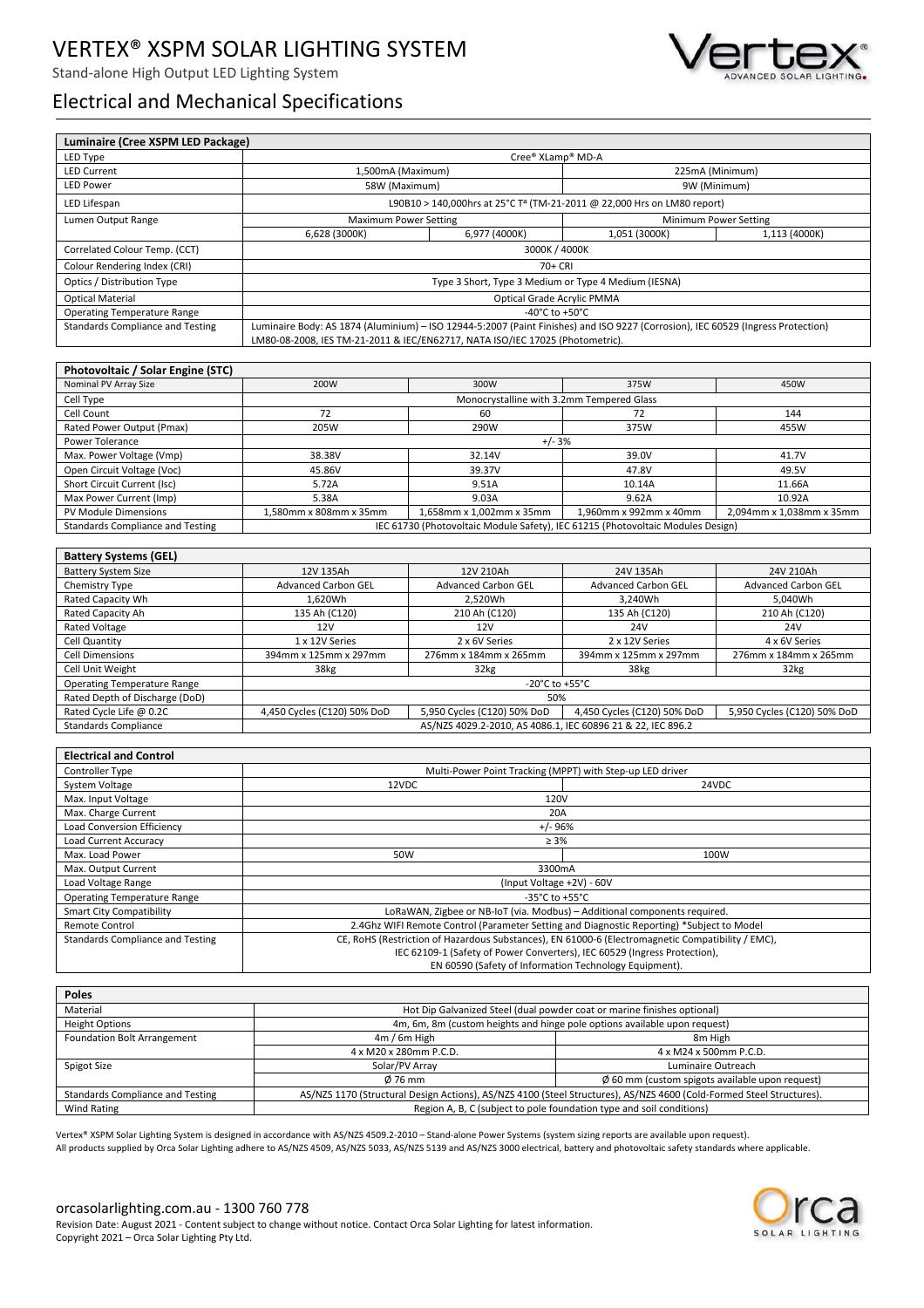## General Arrangement Detail (Vertex 6m 12V)





### NOTICE:

Footing options are detailed for indication purposes only, subject to final design and analysis of footings based on actual site soil conditions and engineering certification by a qualified geotechnical and structural engineer.

All foundations should only be installed by suitably qualified persons.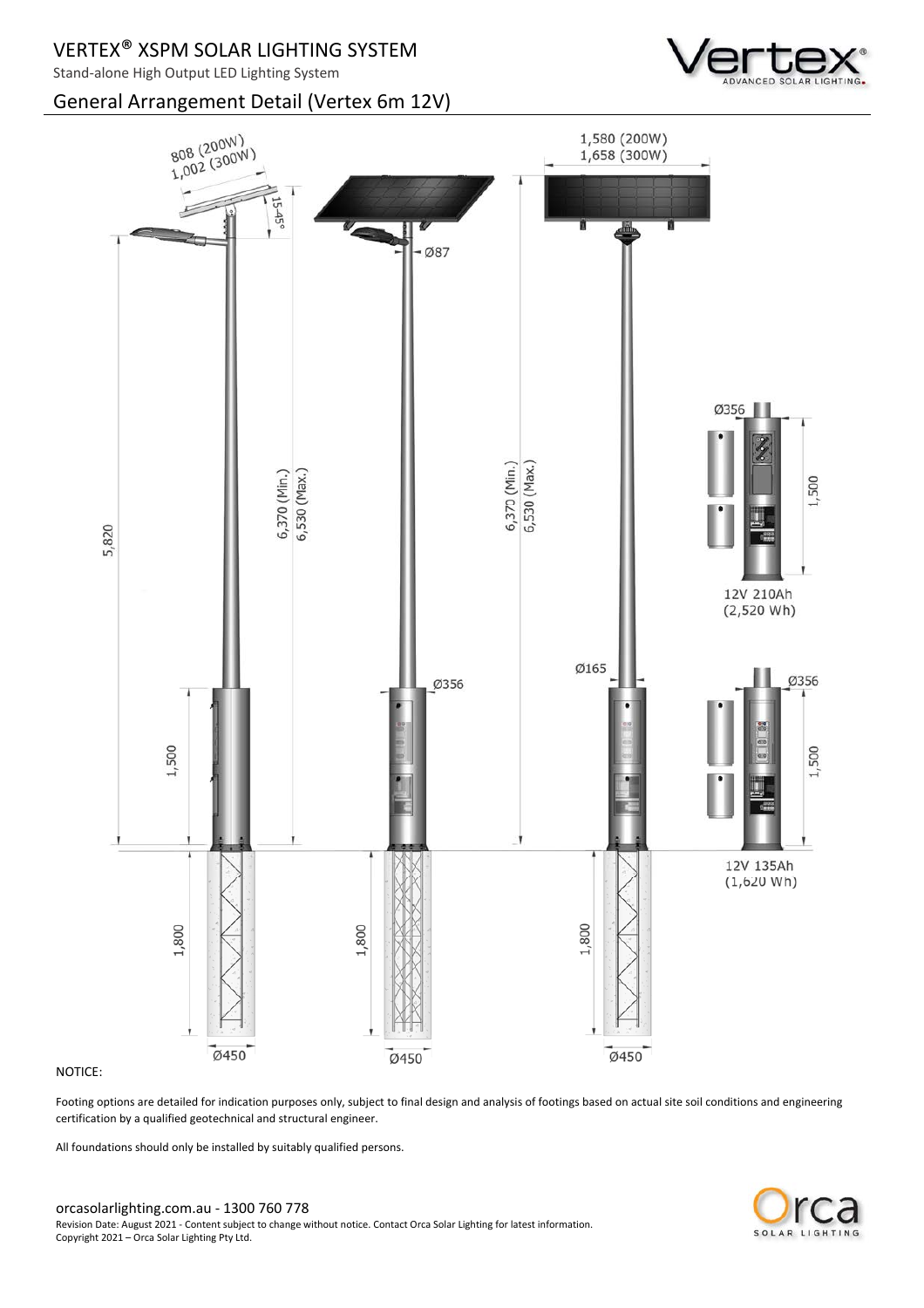## General Arrangement Detail (Vertex 6m 24V)





### NOTICE:

Footing options are detailed for indication purposes only, subject to final design and analysis of footings based on actual site soil conditions and engineering certification by a qualified geotechnical and structural engineer.

All foundations should only be installed by suitably qualified persons.